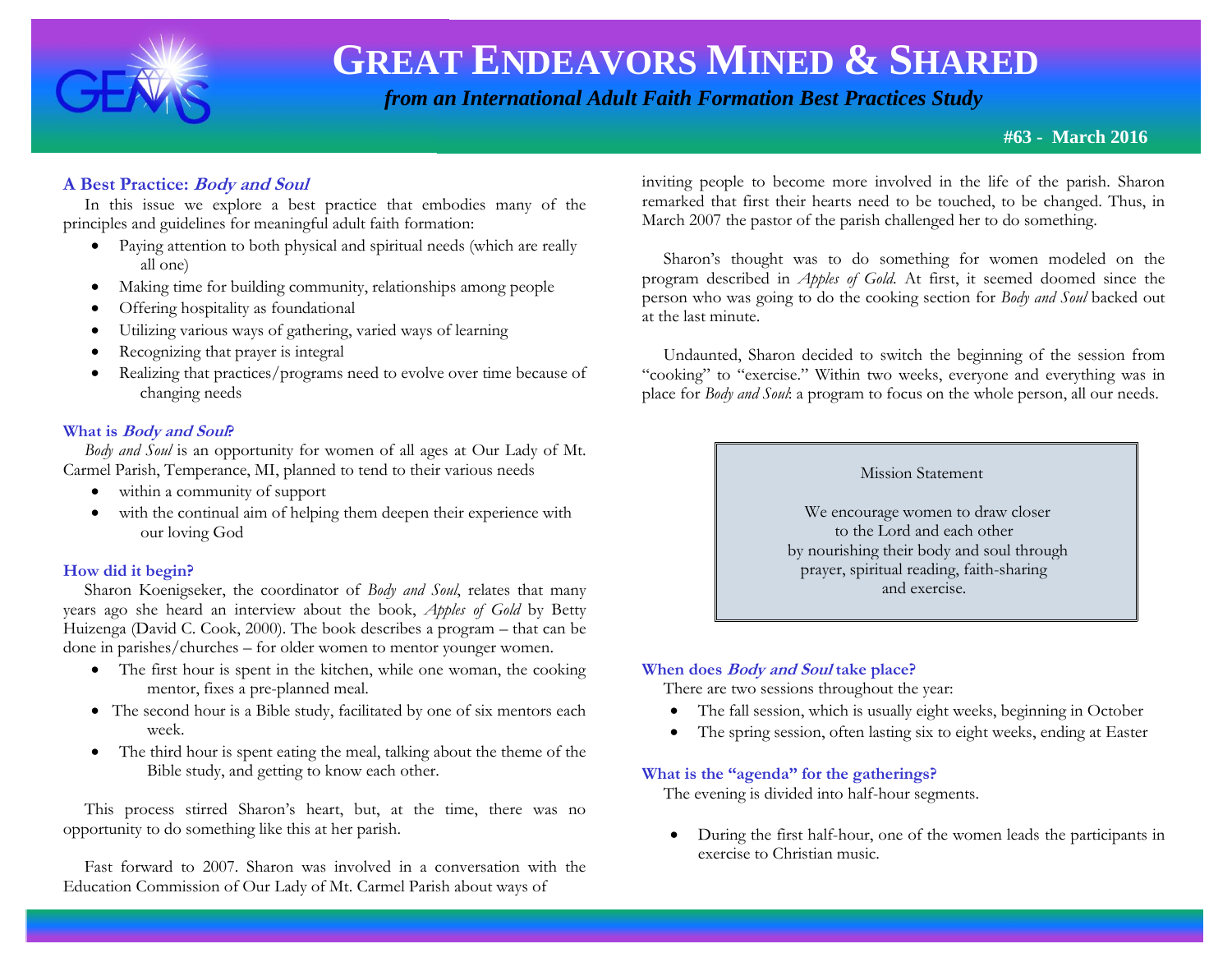The second half hour is begun with a prayer written by Corinne Liebnau, one of the participants, and prayed at each gathering time. This half hour then consists of a presentation, exploring one chapter of the current book being used for study and reflection.

| Body and Soul Prayer                      |
|-------------------------------------------|
|                                           |
| Dear Lord,                                |
| You lovingly created me                   |
| with a body and soul.                     |
| Graciously help me, Lord,                 |
| to use both                               |
| for my spiritual growth.                  |
| Draw me closer to you.                    |
| Teach me to be devoted and true.          |
| Nourish me, Lord, with your word.         |
| Then use me to spread all that I've heard |
| to bring others to you.                   |
| Thank you, Lord,                          |
| for this day,                             |
| and bringing us all together to pray.     |
| Please bless us.                          |
| Amen.                                     |
|                                           |

- During the last half hour the women form small groups (six people each) with a discussion leader. The discussion is guided by questions in the book or leader-generated questions.
- The evening ends as all come together in one circle to pray: prayers of thanks and prayers of intercession for the needs of each woman gathered.

#### **Who leads the half-hour presentation on one of the chapters of the book?**

There is a different woman for each chapter, most frequently one of the women from the group, or a person who has a connection or expertise with

the message of the chapter. For instance, during the session on *Radical Hospitality: Benedict's Way of Love* the session and discussion was led by a Benedictine priest and two Chaldean women who are a regular part of the group.

 The role of the presenter is to personalize the chapter for those in the group, drawing from their personal experiences.

### **Which books have been used by Body and Soul?**

 In addition to *What Every Mom Needs,* the group has read and reflectively discussed:

- *[Slightly Bad Girls of the Bible: Flawed Women Loved by a Flawless God](http://www.amazon.com/Slightly-Bad-Girls-Bible-Flawless/dp/1400072123/ref=sr_1_4?s=books&ie=UTF8&qid=1394835443&sr=1-4&keywords=bad+girls+of+the+bible)* by [Liz](http://www.amazon.com/Liz-Curtis-Higgs/e/B001IOF77I/ref=sr_ntt_srch_lnk_4?qid=1394835443&sr=1-4)  [Curtis Higgs](http://www.amazon.com/Liz-Curtis-Higgs/e/B001IOF77I/ref=sr_ntt_srch_lnk_4?qid=1394835443&sr=1-4) (WaterBrook Press, 2007)
- *Becoming a Praying Person (*Six Weeks with the Bible) by Kevin Perrotta (Loyola Press, 2005)
- *Radical Hospitality: Benedict's Way of Love* by Lonni Collins Pratt and Fr. Daniel Homan (Paraclete Press, 2011)
- *Authentic Devotion: A Modern Interpretation of Introduction to the Devout Life by Francis de Sales* edited by Bernard Bangley (Shaw Books, 2002)
- *Clare of Assisi: The Letters to Agnes* by Joan Mueller (Michael Glazier, 2003)
- *Poverty and Joy: The Franciscan Tradition* by William J. Short (Orbis Books, 1999)
- *The Girl's Still Got It: Take a Walk with Ruth and the God who Rocked Her World* by Liz Curtis Higgs *(*WaterBrook Press, 2012)
- *Calm My Anxious Heart: A Woman's Guide to Finding Contentment* by Linda Dillow (NavPress, 2007)
- *Made to Crave: Satisfying Your Deepest Desire for God, Not Food* by Lysa Terkeurst (Zondervan, 2010)

#### **Who is the audience?**

This is one area which has seen change and evolution.

 The original *Body and Soul* was planned for moms. With a four-week schedule, the group used the book, *What Every Mom Needs* by Elisa Morgan and Carol Kuykendall of MOPS (Mothers of Preschoolers) International.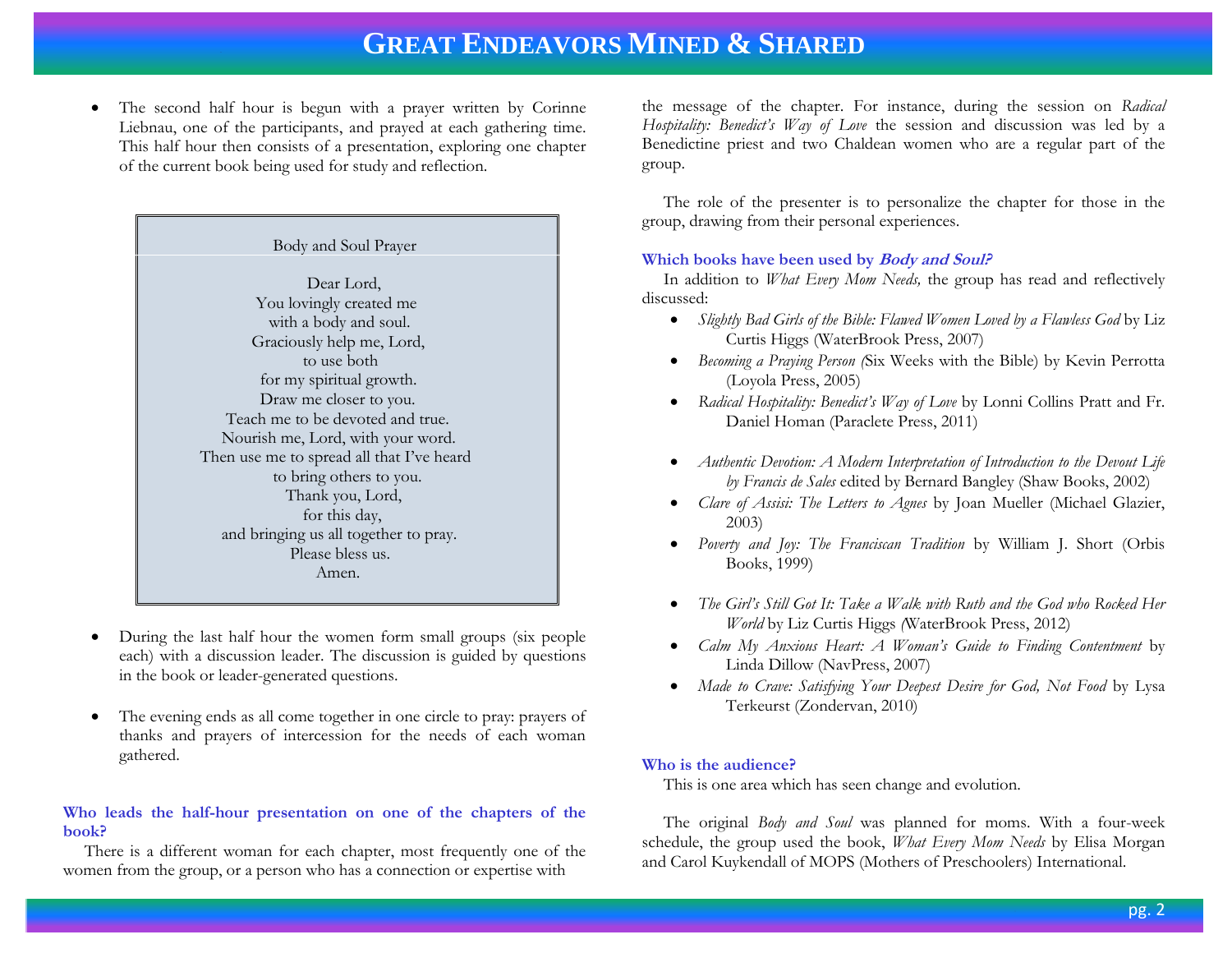For the following year, the focus and marketing changed to: Calling All Women. Thus, over the years, the group meets the needs of all women.

- The ages range from the 30's to the 80's.
- They are single, widowed, married, working, retired, moms who work in and outside the home, empty-nesters, etc.
- Although many are from Our Lady of Mt. Carmel Parish, some are from other parishes, some are from other denominations. Some are not church-goers; for some of them it has been a way back to church participation.

#### **Why do the women come? What is their motivation?**

 In asking this question of several of the table discussion leaders, various reasons surfaced:

- To learn more about God, Scripture, themselves and others
- To enjoy the company and support of other women and share ideas
- To exercise
- To pray
- For friendship and interaction with other women
- For a place where they feel they are accepted just the way they are; thoughts are welcomed and respected
- For comfort in knowing everyone is there for the same reasons
- For a deeper connection with God and in need of Christian friends

#### **What else happens in addition to the two sessions of gatherings?**

 In the beginning days, a potluck was usually held at the end of each "semester" (fall and spring). Recently the timing changed for the spring session with the potluck occurring at the beginning. This offered new people an opportunity to become better acquainted with women who had started in the fall. Since spring usually ended in or near Holy Week, it also seemed more appropriate.

 The potluck evenings (often with a theme: Mardi Gras; a Tea Party – because it went along with the theme of the book; hot pink – part of the *Body and Soul* logo, etc.) are predominantly a chance to get to know each other

more. Prayer is always a part and, at times, (especially in the beginning) there was a short presentation by a speaker (not connected with the book that was/would be used).

 During the months that *Body and Soul* is not in session (April-October), there are now monthly get-together potlucks in different women's homes so that they can keep the friendships going, continuing to get to know one another – their hopes and dreams, wonderings and questions, their sorrows and joys.

#### **What is the cost for participation in this opportunity?**

 There is none! Free babysitting is offered. The women can even choose not to purchase the book; they receive enough from the speaker to participate in the discussion.

> Christ learned about his mission while he was cutting wood and making chairs, beds, and cabinets. He came as a carpenter to show us that – no matter what we do – everything can led us to the experience of God's love.

> > Paulo Coelho

#### **How is Body and Soul advertised?**

- The parish Sunday bulletin
- Flyers inserted in the Sunday bulletin
- Signs in the church and school buildings
- Flyers sent home with children/youth in the faith formation program
- Flyers placed in the neighboring YMCA
- Announcements at Sunday liturgy
- Announcements at parents meetings and other parish gatherings
- Phone calls and e-mails to former and present members
- Word of mouth by those who are participating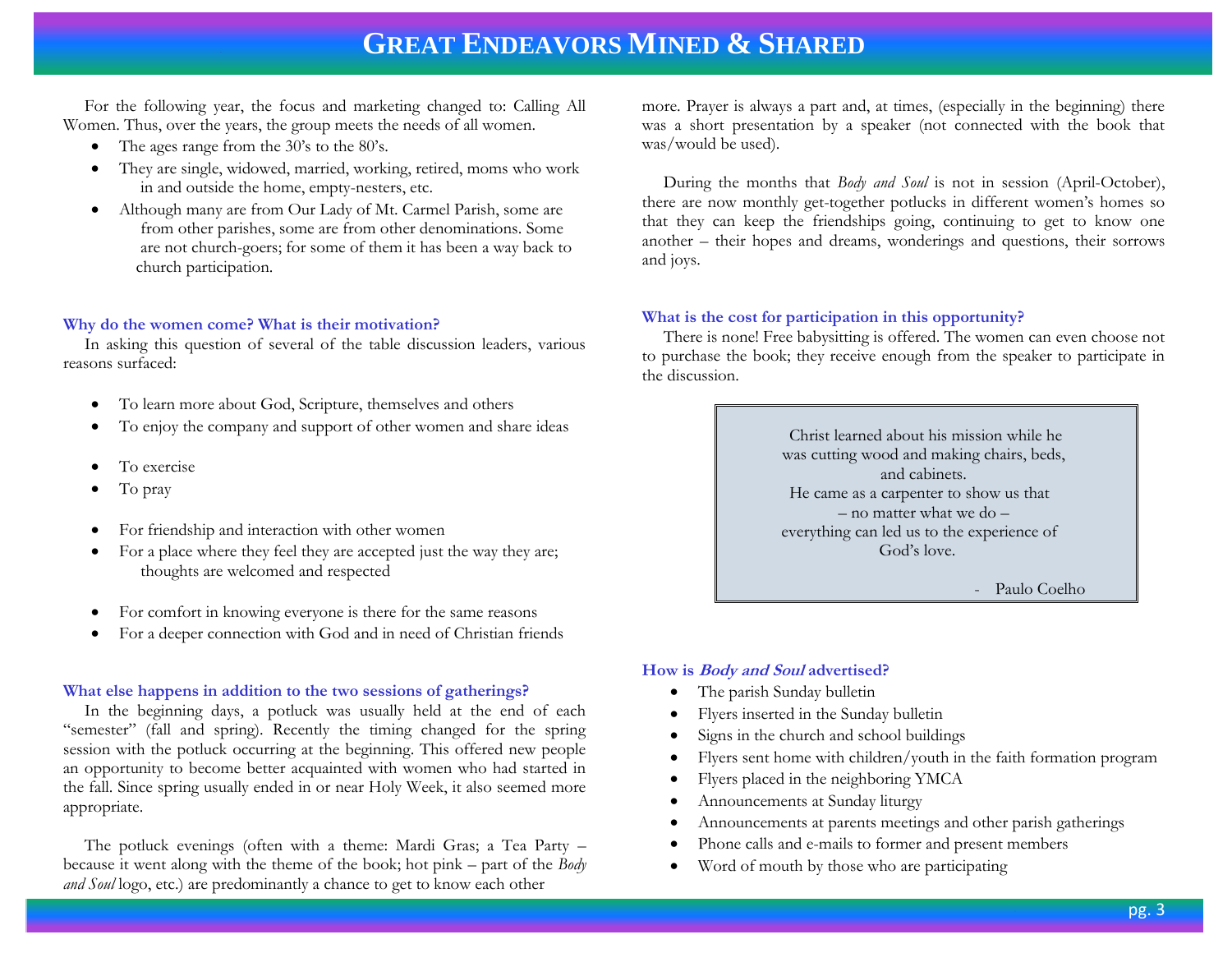#### **Have things changed over its seven-year history?**

In addition to the changes that have already been mentioned:

- A few years ago, after one of the presenters ended her presentation inviting the women to pray the rosary in church, some women desired this to continue. As an optional piece now, some women choose to gather before the beginning of *Body and Soul* to pray the rosary together.
- The type of exercise also keeps changing over the sessions. Lately, some women have been reluctant about the exercise; thus, now there are two options for that time frame:
	- o Exercise
	- o Discussion flowing from a book on healthy eating
- Group activities are increasing from just the potluck dinners to a game night, a trip to a religious movie, attending a charity fundraiser, and their first retreat at a retreat center.
- In reading the books and becoming more interested in the topics/themes therein, field trips related to the books have sparked:
	- o While reading *Radical Hospitality: Benedict's Way of Love,* the women realized that the author, Fr. Daniel Homan, was from Michigan. They traveled to St. Benedict Monastery, Oxford, MI, where Fr. Homan founded and directed Subiaco Retreat House for thirty-six years.
	- o During the discussion of *Clare of Assisi: The Letters to Agnes,*  the women visited Lourdes College, Sylvania, OH where there is a replica of "Porziuncola," the tiny church in Assisi, Italy that was rebuilt and restored by St. Francis in 1209. (Two of the women from *Body and Soul* have become Third Order Franciscans.)
	- o After reading *Authentic Devotion: A Modern Interpretation of Introduction to the Devout Life by Francis de Sales*, the women traveled to [Visitation Monastery](http://www.toledovisitation.org/) in Toledo, OH.
- o While reading *Poverty and Joy: The Franciscan Tradition,* the women visited [the Solanus Casey Center,](http://www.solanuscenter.org/) Detroit, MI, where Fr. Solanus is buried.
- Another feature that has evolved over the past few years is a card ministry: sending cards to people who are ill.

 Everybody needs beauty as well as bread, places to play in and pray in where nature may heal and cheer and give strength to the body and soul. - John Muir

# **What do the participants say about their experiences in Body and Soul?**

- "I can share my experiences and not feel alone."
- "*Body and Soul* exercises my body and nourishes my soul with Scripture, spiritual books, speakers and true friends ('sisters') in Christ.
- "I've gone through some hard times. I've been able to share this, especially with the small group at my table."
- "This is a safe place."
- "The genuine acceptance from everyone is such a gift."
- "I am continually surprised at the out-pouring of concern and support for each other."
- "I now pray more."
- "I never feel intimidated or pressured to respond. I can be myself."
- "I enjoy being with the other women and the friends I have made."
- "I read the Bible more and have a better understanding of what I read."